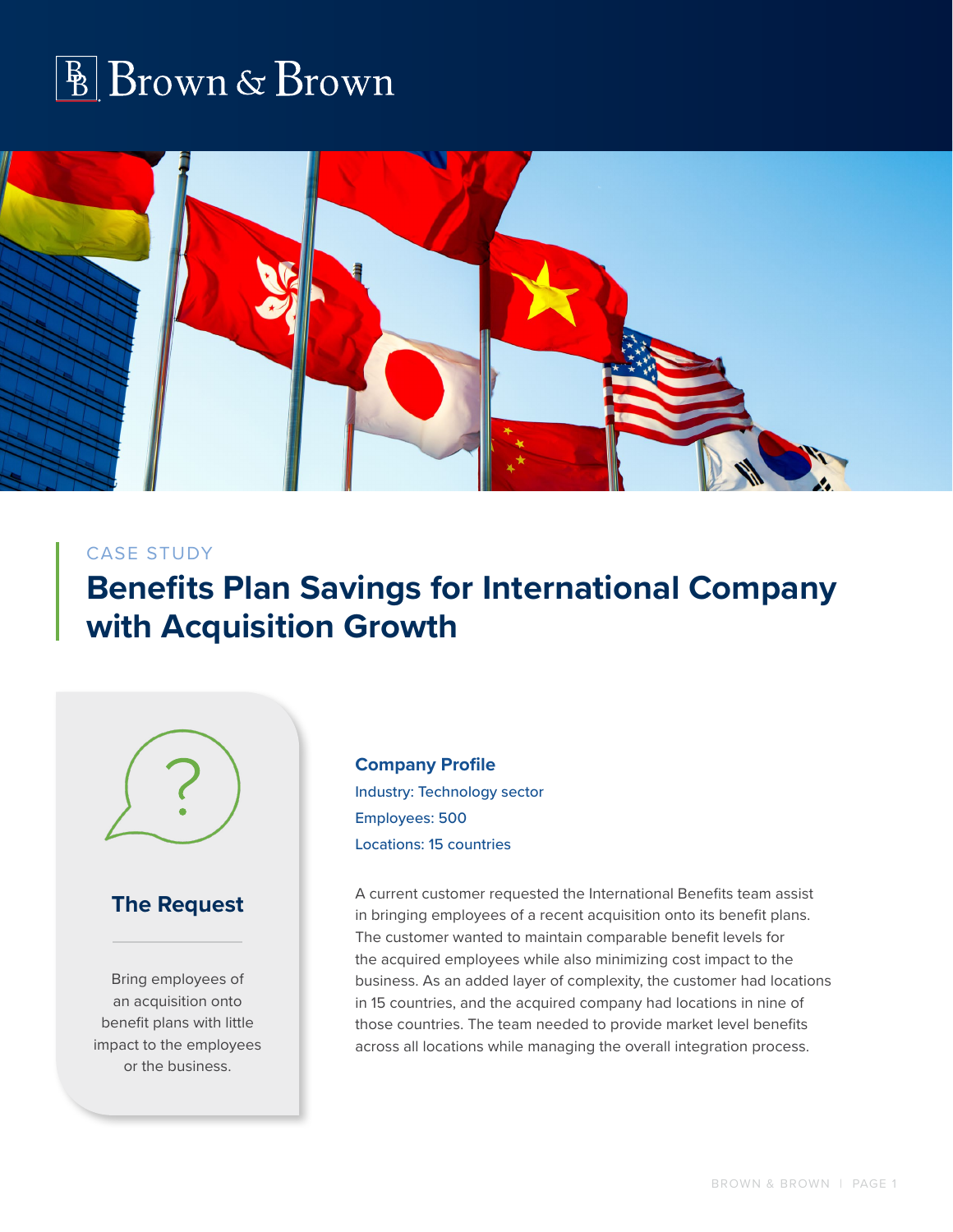

### **The Solution**

Conducted a data collection and benchmarking exercise for all existing benefit plans against the market.



### **The Results**

Achieved cost savings by leveraging larger group size.



The International Benefits team worked with the customer to determine the benefit plan integration and broker transition timeline. This was decided based on the terms of the acquisition and annual renewal dates. Once the dates were established, the team conducted a data collection exercise for employees on the acquired company's benefit plan. After the data was collected, the team benchmarked the customer's existing benefits against the acquisition's benefits and local market practice.

The customer was able to achieve **cost savings of 5%-10%** across all locations by leveraging its larger group size due to the recent acquisition. The team successfully renegotiated renewals and/ or remarketed the benefit plans through access to additional insurance carriers. The customer successfully enhanced its administrative process by reducing the number of insurance carriers and local brokers. The cost savings were used to enhance employee benefits in key markets.